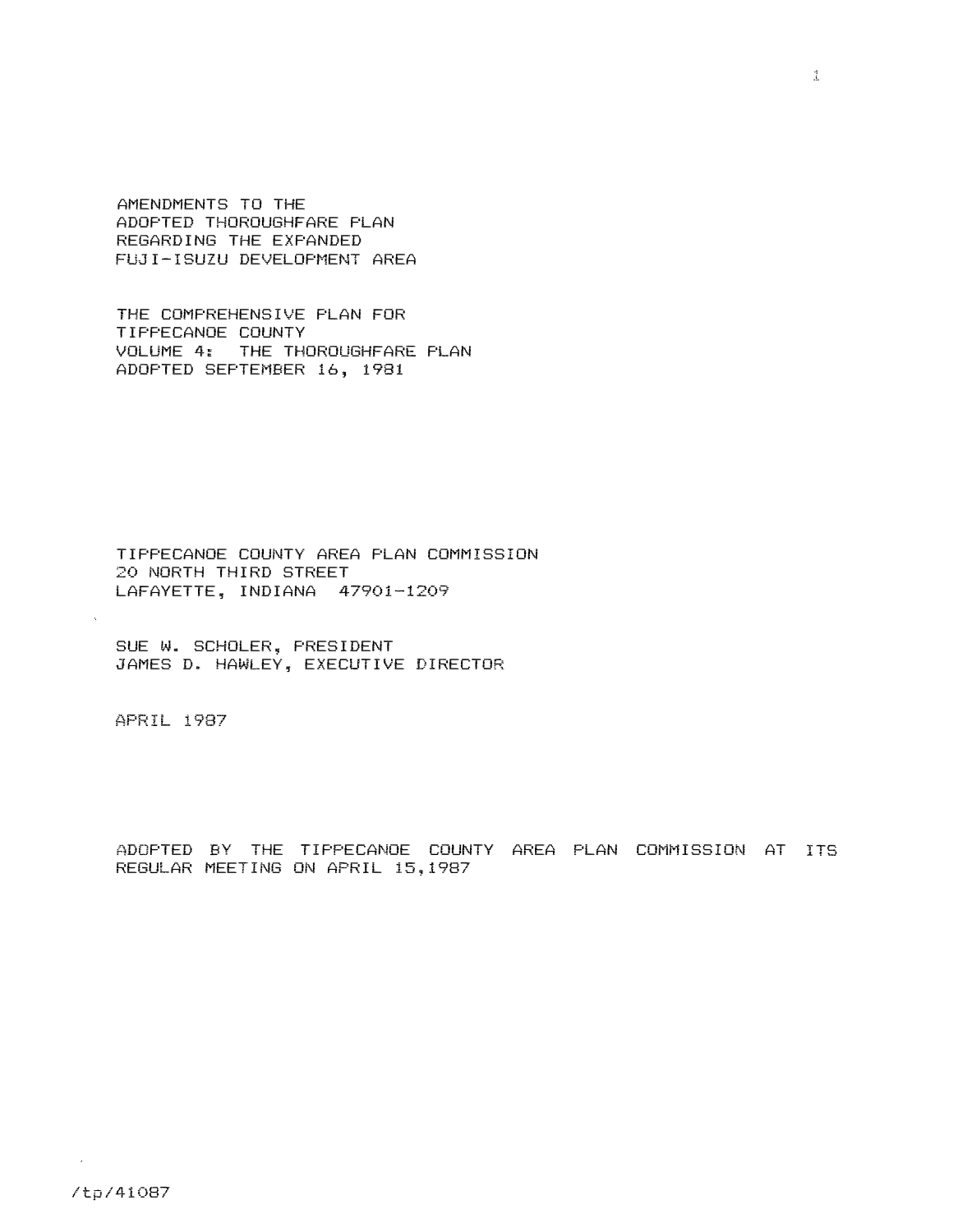$\mathcal{L}^{\text{max}}_{\text{max}}$  , where  $\mathcal{L}^{\text{max}}_{\text{max}}$ 

 $\begin{aligned} \mathbb{E} \mathbf{g}^2_{\mathbf{p}}(\mathbf{x}) = \mathbb{E} \left[ \mathbf{f}^2_{\mathbf{p}} - \mathbf{f}^2_{\mathbf{p}}(\mathbf{x}) \right] \mathbf{x} + \mathbf{g}^2_{\mathbf{p}} \mathbf{g}^2_{\mathbf{p}}(\mathbf{x}) \mathbf{x} + \mathbf{g}^2_{\mathbf{p}} \mathbf{g}^2_{\mathbf{p}}(\mathbf{x}) \mathbf{x} + \mathbf{g}^2_{\mathbf{p}} \mathbf{g}^2_{\mathbf{p}}(\mathbf{x}) \right] \\ & \times \mathbb{E} \left[ \$ 

 $\label{eq:R1} \mathcal{O}(\frac{\partial \Psi}{\partial t}) = \mathcal{O}(\frac{\partial \Psi}{\partial t}) = \mathcal{O}(\frac{\partial \Psi}{\partial t}) = \mathcal{O}(\frac{\partial \Psi}{\partial t}) = \mathcal{O}(\frac{\partial \Psi}{\partial t}) = \mathcal{O}(\frac{\partial \Psi}{\partial t}) = \mathcal{O}(\frac{\partial \Psi}{\partial t})$ 

 $\label{eq:2.1} \frac{1}{2} \int_{\mathbb{R}^3} \frac{1}{\sqrt{2\pi}} \int_{\mathbb{R}^3} \frac{1}{\sqrt{2\pi}} \frac{1}{\sqrt{2\pi}} \int_{\mathbb{R}^3} \frac{1}{\sqrt{2\pi}} \int_{\mathbb{R}^3} \frac{1}{\sqrt{2\pi}} \int_{\mathbb{R}^3} \frac{1}{\sqrt{2\pi}} \int_{\mathbb{R}^3} \frac{1}{\sqrt{2\pi}} \int_{\mathbb{R}^3} \frac{1}{\sqrt{2\pi}} \int_{\mathbb{R}^3} \frac{1}{\sqrt{2\pi}}$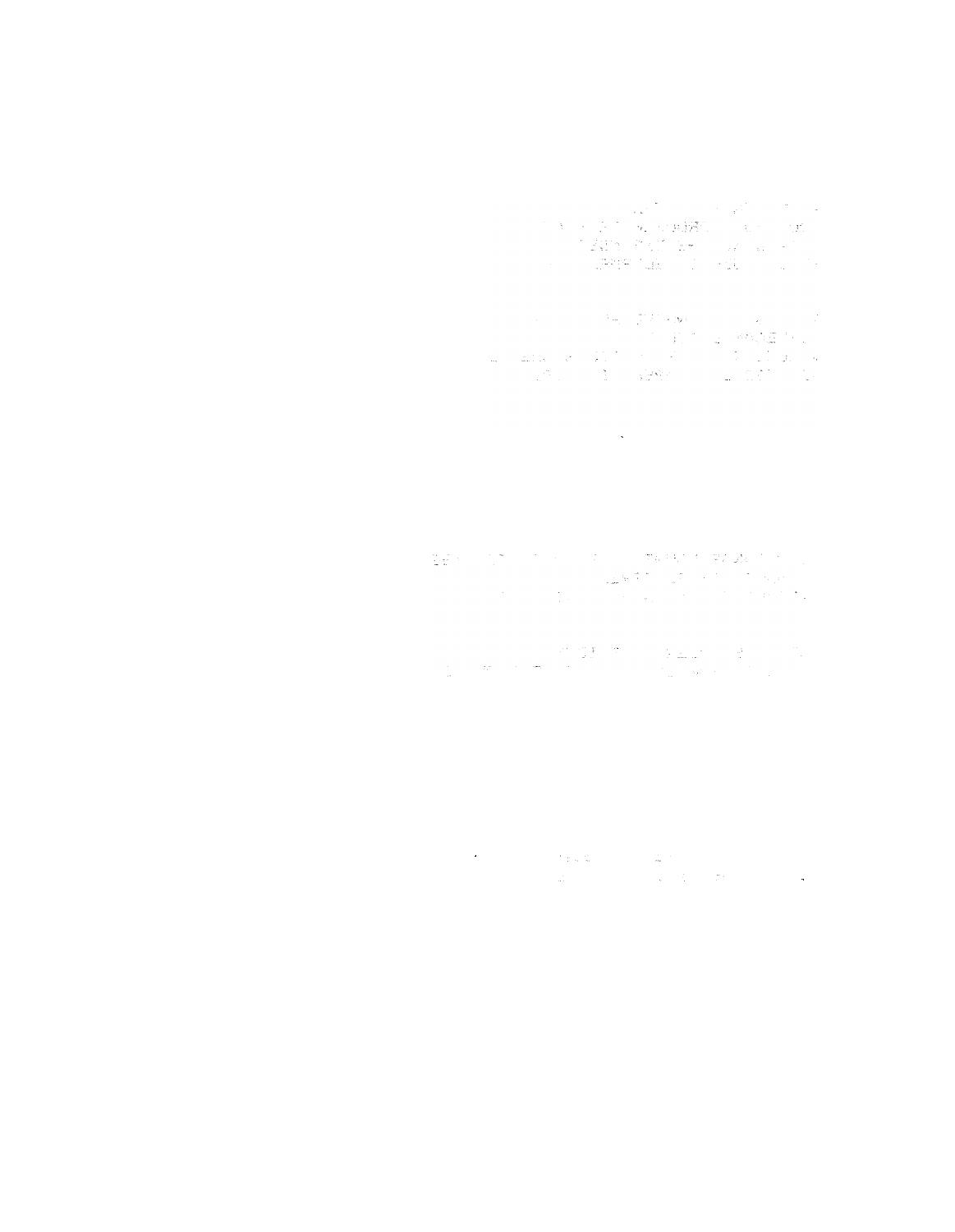Resolutions from the Lafayette City Council and the Tippecanoe County Commissioners have requested the Plan Commission to hold hearings and recommend amendments to the Adopted Thoroughfare Plan.

The amendments involve the extensions of two arterial thoroughfares in the area of Ross Road and SR 38, and the expansion of the existing Urban Area Boundary which reflects an outdated, 1970's designation west of Creasy Lane.

Currently the Adopted Plan calls for Creasy Lane to be extended south from its current terminus at SR 38 to US 52. In this same area the Brady Lane extension is shown as continuing east from Ross Road/US 52 to SR 38 adjacent to the Elliott Ditch. These routes were placed on the Thoroughfare Plan after the 1978 Transportation Plan was completed.

In examining these Transportation corridors, and in response to the need to provide utility corridors from southeastern Lafayette to the Fuji-Isuzu plant site, a new proposal has been made. Both the east-west function of Brady Lane extended and the north-south function of Creasy Lane extended can be accomodated in a single route linking Creasy, Brady, SR 38 and US 52. This also creates a utility corridor for water and sewer to the areas east of the city, which also allows the restructuring of a drainage easement for a critical branch of the Elliott Ditch. This connection will be shorter than the previously proposed extensions, and acquisition can be initiated within the immediate future (less than six months).

The amendment thus replaces the Creasy and Brady Lane extensions (N-S and E-W) with a single diagonal corridor starting at SR 38 and Creasy, crossing Ross Road and then US 52 just north of the IVY Tech parking lot, and connecting to Brady Lane east of the County Highway Garage. The corridor crosses undeveloped County-owned land from Ross Road west to Brady.

In addition, the current skewed intersection of Haggerty Lane CCR 200 S> and SR 38 will be eliminated: Haggerty will be turned southward to connect to SR 38 between the 7-UP Warehouse and the TSC Store in a newly designed, safer, right-angle "T" intersection. The urban portion of McCarty will be extended east past Treece Meadows to the urban area boundary.

The Urban Area Boundary will be adjusted to follow the PSI power line from SR 26 south to the Norfolk & Southern Railroad, then west to Concord Road, and then south to the north boundary of CR 350 S.

This change corresponds to the boundary recommended by the Plan Commission two years ago and approved by the Federal Highway Administration and the Indiana Department of Highways in February 1987.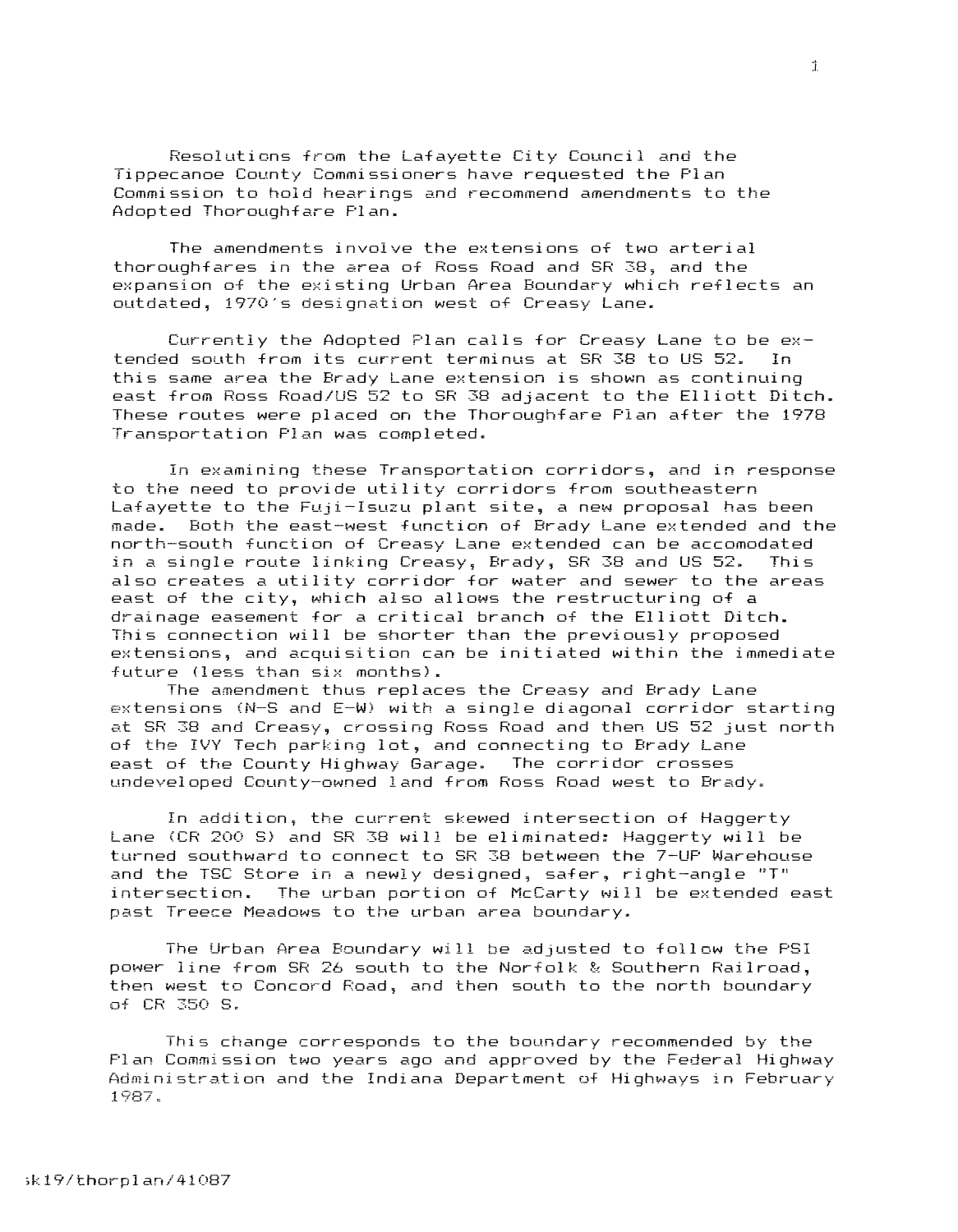Since these changes affect both urban and rural areas and the Thoroughfare Plan is developed in two graphics, urban and rural, "before- and after-amendment" graphics have been prepared and attached to this report.

The new Creasy Lane Extension is designated an Urban Primary Arterial, (proposed) and will be developed as such. Existing Creasy Lane is classified an Urban Primary Arterial reflecting its new position inside the urban area boundary.

These amendments are fully compatible with the Land Use Plan amendments that have been submitted simultaneously.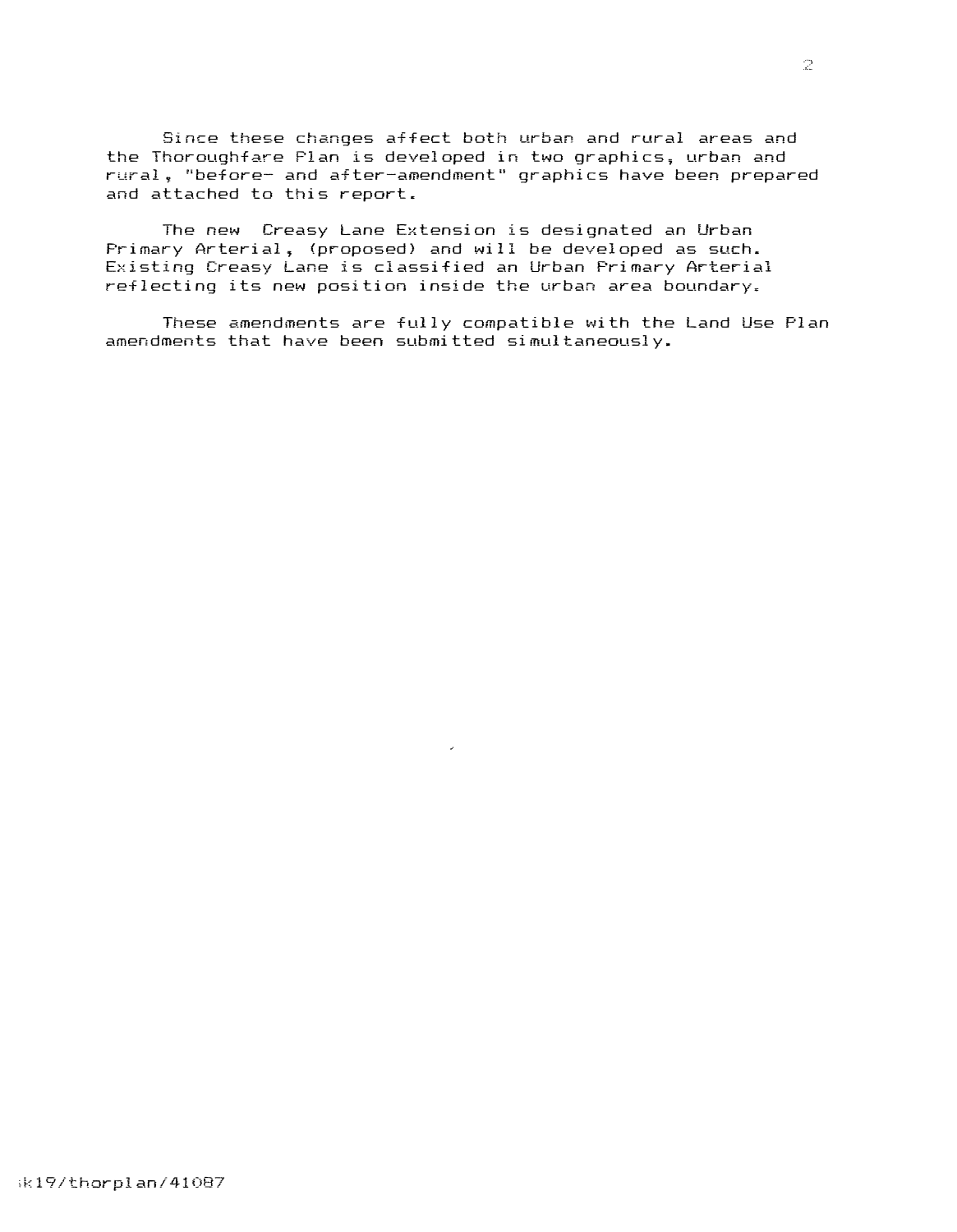Thoroughfare Plan Urban Area After Amendment

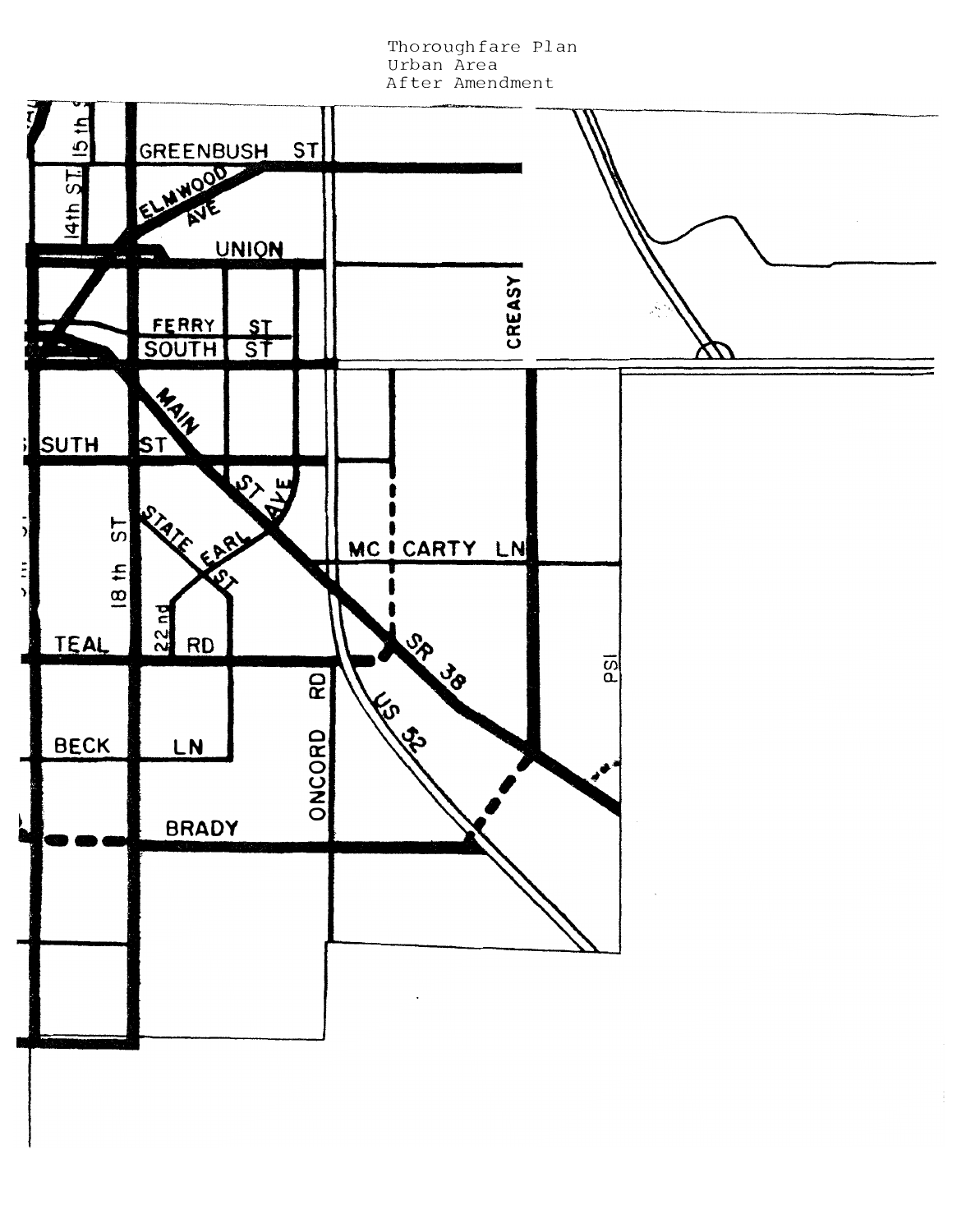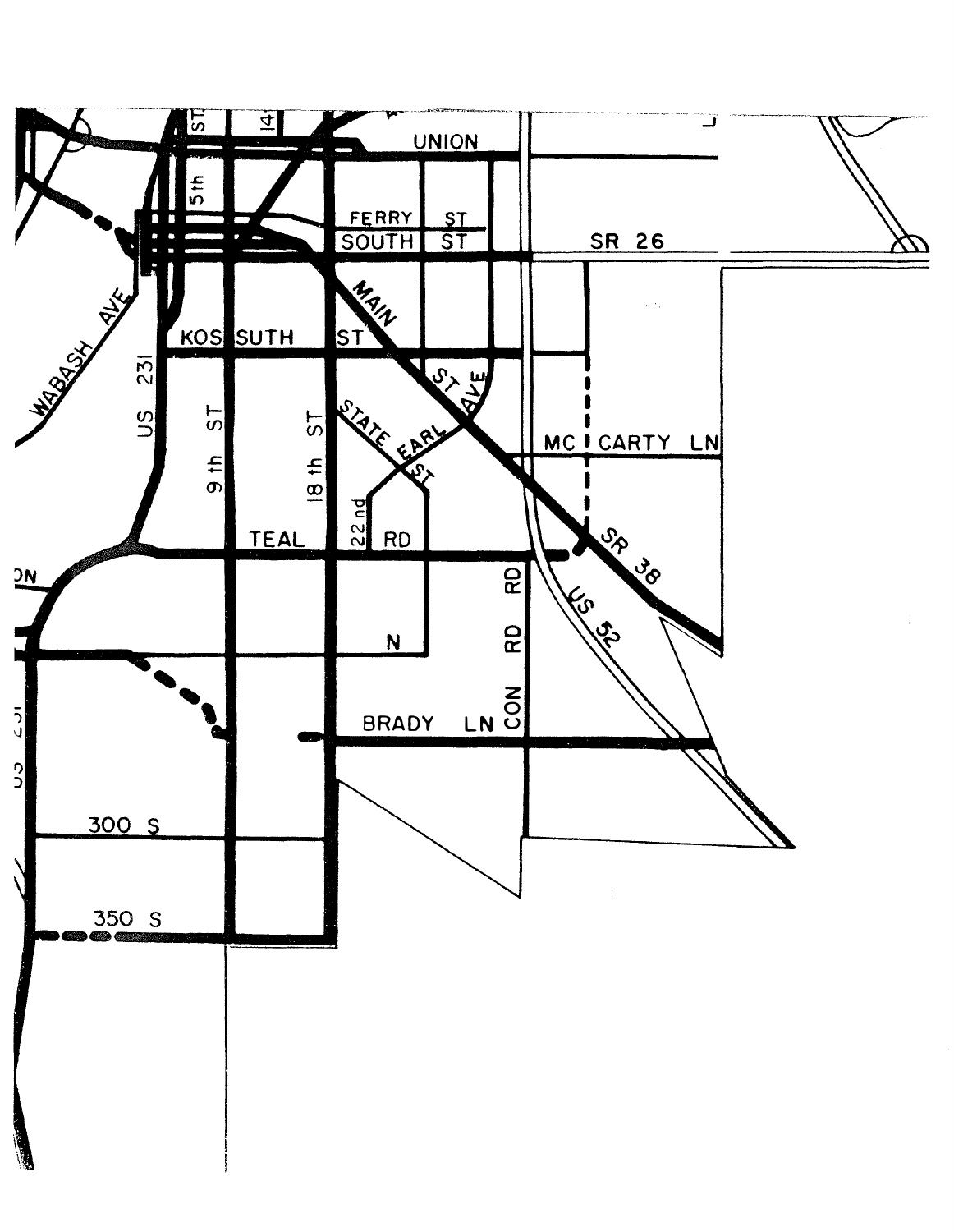Thoroughtare Plan Rural Area After Amendment